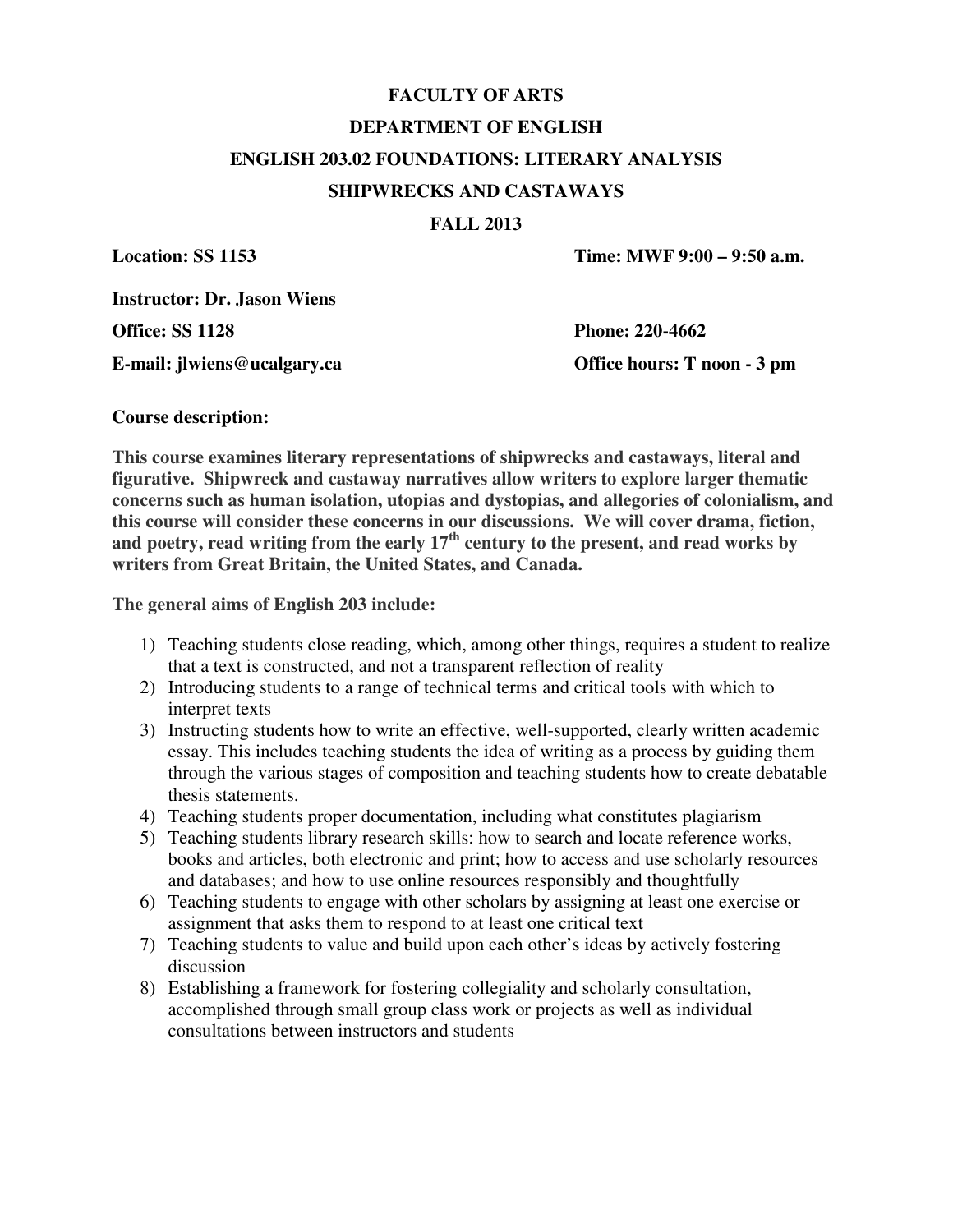#### **Texts and readings:**

**William Shakespeare,** *The Tempest* **Daniel Defoe,** *Robinson Crusoe* **Samuel Taylor Coleridge,** *The Rime of the Ancient Mariner* **Herman Melville,** *Billy Budd and Other Stories*  **J.G. Ballard,** *Concrete Island* **Margaret Atwood,** *Bodily Harm*

**Assignments and Evaluation:** 

| <b>Participation</b>                  | $10\%$     |
|---------------------------------------|------------|
| Analysis of prose passage             | $10\%$     |
| Analysis of poetry passage            | $10\%$     |
| <b>Midterm tests</b>                  | $2x10=20%$ |
| <b>Research Paper</b>                 | $30\%$     |
| <b>Registrar-scheduled Final Exam</b> | $20\%$     |
|                                       | $100\%$    |

Participation will be a measure of my observation of your attendance, preparation, and contributions to class discussions. The Department of English is committed to maintaining smaller class sizes for 203, as a foundation course for English majors, in order to foster discussion. The analyses of prose and poetry passages will each be about two pages (500 words), and will be on either a passage from *The Tempest* or *The Rime of the Ancient Mariner* in the case of poetry, or *Robinson Crusoe* or a story by Melville in the case of prose. Further details on these assignments will be provided in class. Due to the relative brevity of our class time (50 minutes), in lieu of a single midterm exam there will be two shorter midterm tests, on in October and one in November. The research paper will be about 2000 words and will be on one of the later texts we study. As part of the research paper assignment you will be asked to submit either an abstract or an annotated bibliography in advance of completing the paper; there will also be a draft process for this assignment (further explained in class). The final exam will be cumulative and scheduled by the Registrar. Students must be available for examinations up to the last day of the examination period (Dec. 9-19, 2013).

You do not have to complete all assignments to receive a passing grade in this course. Assignments submitted after the deadline will be penalized (e.g. with the loss of a third of a grade for each day [not class] that the assignment is overdue). Extra-credit assignments will not be offered.

*Note: Please make all efforts to take assignments directly to the instructor. If it is not possible to do so, take your assignment to SS1152 and place it in the drop-box. Y our assignment will then be date-stamped and placed in your instructor's mailbox. Please keep a copy of your assignment in case of loss by any cause. Assignments cannot be returned by staff in the Department office. E-mailed submissions will not be accepted and will be deleted.*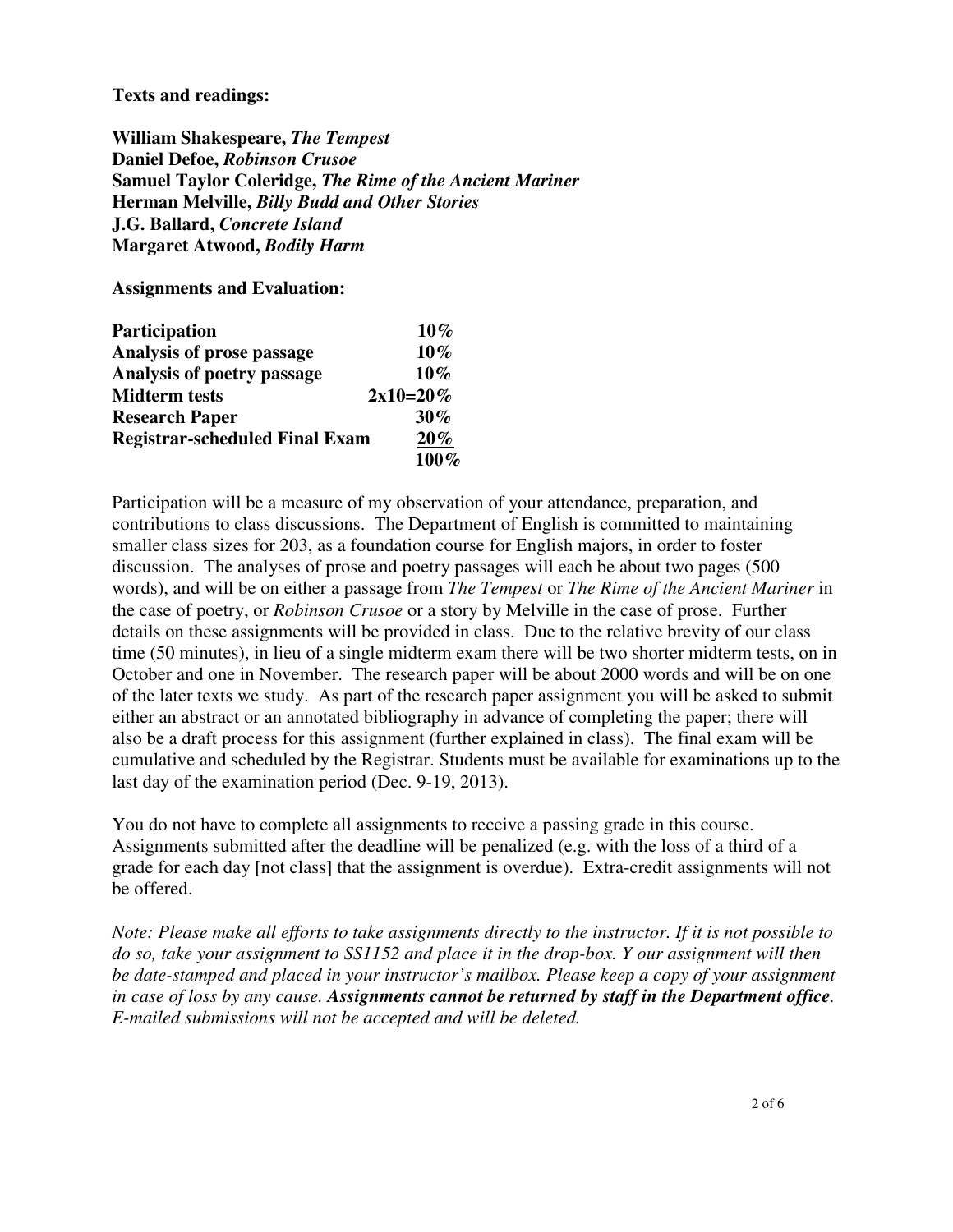#### **Note regarding technologies:**

Please turn off all communication devices during class. Laptop computers are acceptable in class as long as they do not present a distraction to others. I reserve the right to ban computers from the class if anyone's computer presents a distraction. I am happy to answer inquiries via email but please note that proper e-mail etiquette should be followed, and that what you consider 'urgent' may not be considered urgent by others. I will not respond to inquiries over e-mail regarding matters I have addressed in class. You are encouraged to meet someone in the class early in term and exchange e-mails so you can help one another if one person misses a class.

#### **Note regarding textbooks:**

Much of this class will involve close readings from theoretical and literary texts. As such, students are required to have the texts to be discussed with them in class. Students who consistently do not have the texts with them in class will receive a grade of '0' for participation, after a written warning from the instructor.

#### **Grading system:**

The following grading system is used in this course:

| $A+$ | $90+$ |            |
|------|-------|------------|
| A    | 85-89 | $A=87$     |
| $A-$ | 80-84 | $A=82$     |
| $B+$ | 77-79 | $B_{+}=78$ |
| B    | 74-76 | $B=75$     |
| B-   | 70-73 | $B = 72$   |
| C+   | 67-69 | $C_{+=68}$ |
| C    | 64-66 | $C=65$     |
| $C-$ | 60-63 | $C = 62$   |
| D+   | 55-59 | $D+=57$    |
| D    | 50-54 | $D=52$     |
| F    | 0-49  | $F=25$     |

University of Calgary's official grading system

A+/A (4.0); A- (3.7); B+ (3.3); B (3.0); B- (2.7); C+ (2.3);C (2.0); C- (1.7); D+ (1.3); D (1.0); F (0)

## **Plagiarism:**

Using any source whatsoever without clearly documenting it is a serious academic offense. Consequences include failure on the assignment, failure in the course and possible suspension or expulsion from the university. Please refer to the following information and make sure you are familiar with the statement below on plagiarism.

http://www.ucalgary.ca/pubs/calendar/current/k-2-1.html

## **Scribe and Muse Club for English Students:**

 3 of 6 The Scribe and Muse Reading and Writing Club (SMRWC) fosters and champions reading and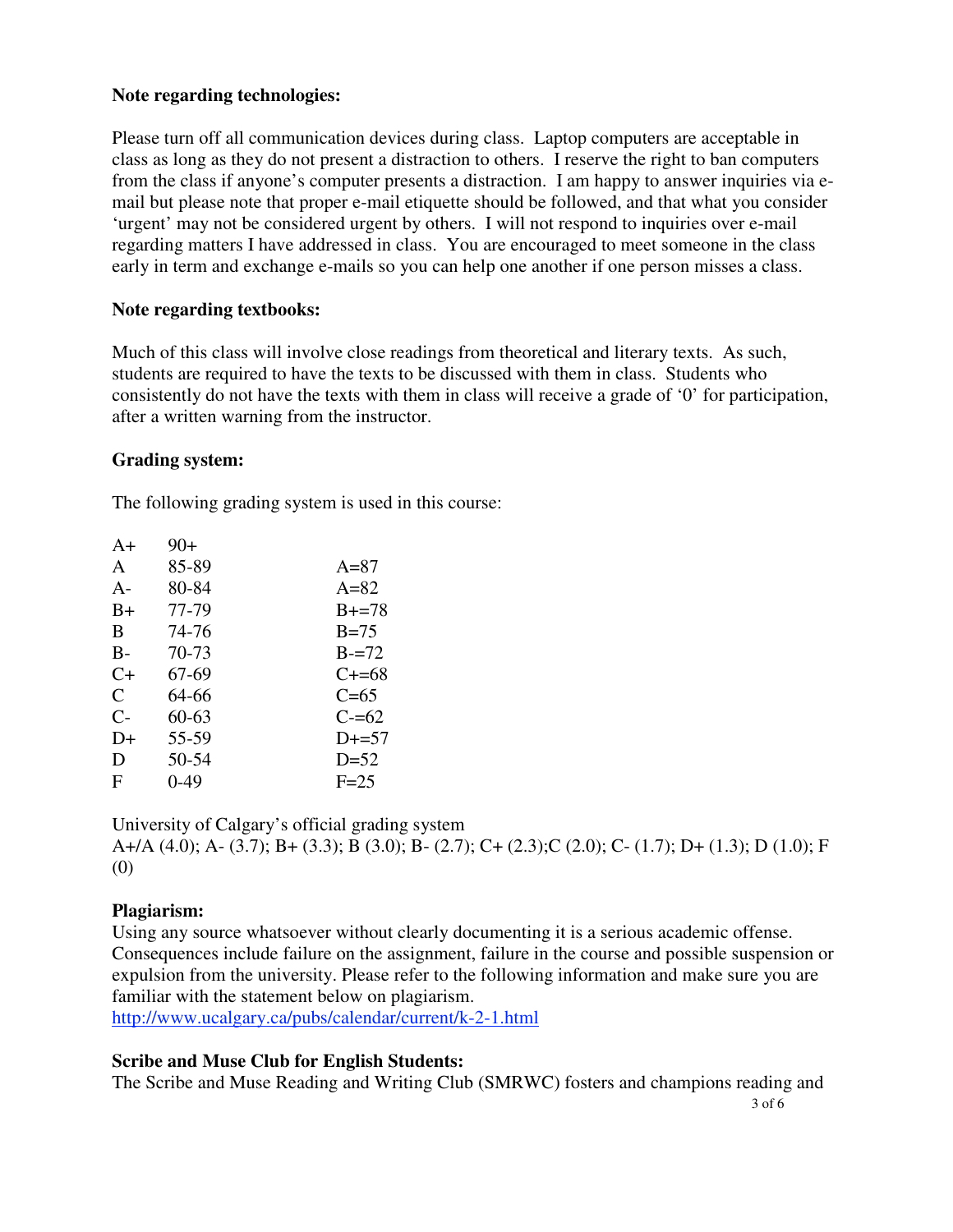writing through community service, leadership, and engagement. We strive to enhance the academic and social experience of undergraduate students by promoting academic excellence and interaction between students, faculty, and the community, through social, cultural, and academic events. http://english.ucalgary.ca/scribe-and-muse-english-club. Our email address is smec@ucalgary.ca.

## **English Department Website:**

For more information about courses, programs, policies, events and contacts in the Department of English, please go to our website at http://english.ucalgary.ca. Please note that the course outlines posted on the English Department website constitute the official course outline for purposes of appeals. Students should verify any hard copies against this posted version. For courses which employ numerical grades, the official departmental percentage to letter grade conversion scale is also posted on the department website.

## **Writing support:**

The Student Success Centre offers both online and workshop writing support for U of C students. http://www.ucalgary.ca/ssc/writing-support

## **Follow the Department of English on Facebook & Twitter:**



## **Academic regulations and schedules:**

Consult the Calendar for course information, university and faculty regulations, dates, deadlines and schedules, student, faculty and university rights and responsibilities. The homepage for the University Calendar is

http://www.ucalgary.ca/pubs/calendar/current/index.htm

## **Guidelines on e-mail Etiquette:**

https://www.ucalgary.ca/it/help/articles/email/etiquette

#### **Grade appeals:**

Consult the following University Calendar link and request advice from the English Department office, SS 1152. Please note that "mere dissatisfaction with a decision is not sufficient grounds for the appeal of a grade or other academic decision." http://www.ucalgary.ca/pubs/calendar/current/i.html

## **Deferral of term work and final examinations**:

Should you require an extension for completion of term papers or assignments beyond the deadline of five days after the end of lectures, an Application of Deferment of Term Work form must be completed. The University also has regulations governing the deferral of final examinations. See Calendar: http://www.ucalgary.ca/pubs/calendar/current/g-6.html, http://www.ucalgary.ca/pubs/calendar/current/g-7.html.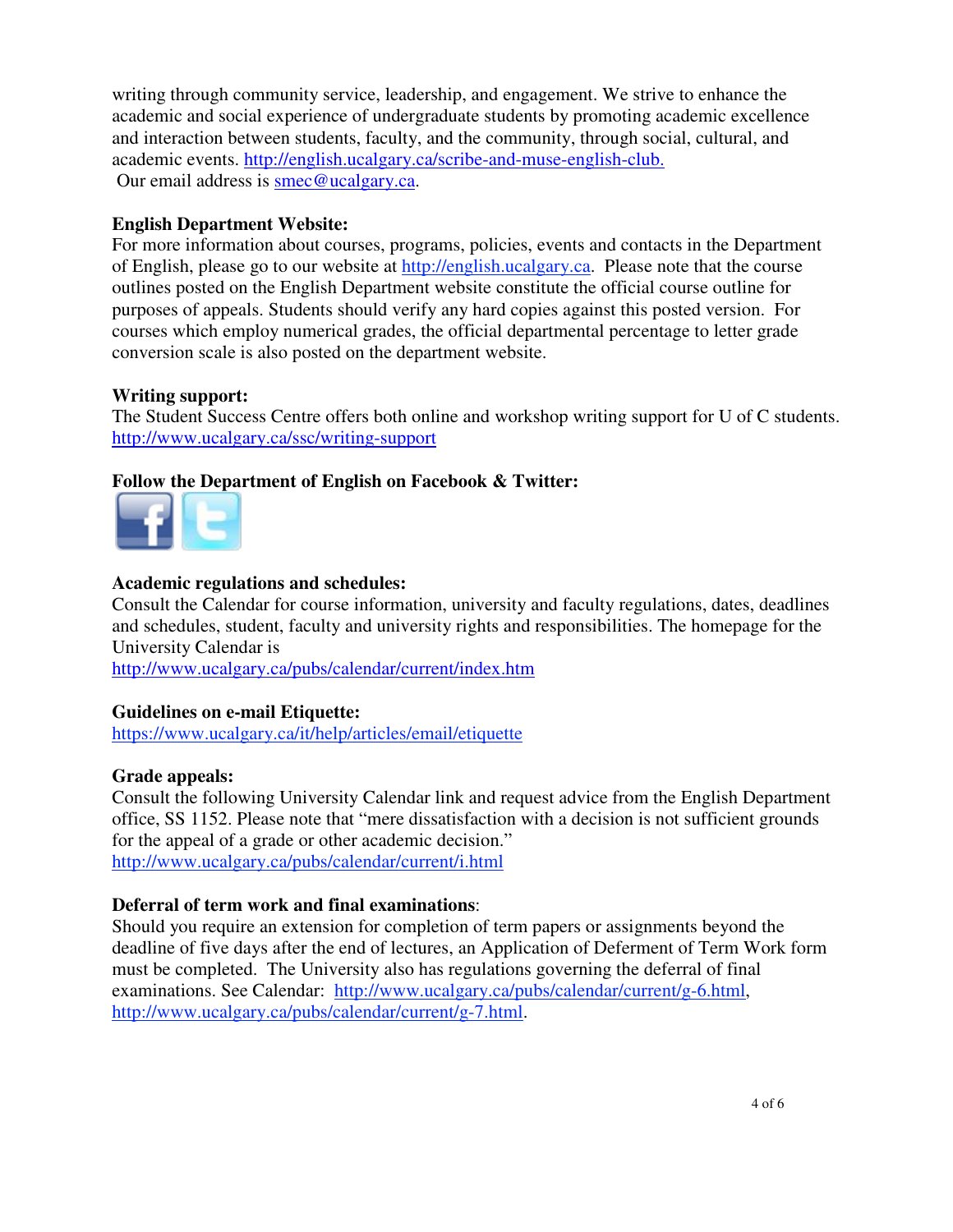#### **Academic Accommodation:**

It is the students' responsibility to request academic accommodations. If you are a student with a documented disability who may require academic accommodations and have not registered with Student Accessibility Services, please contact them at 403-220-6019. Students who have not registered with Student Accessibility Services are not eligible for formal academic accommodations. More information about academic accommodations can be found at www.ucalgary.ca/access .

#### **Emergency Evacuation/Assembly Points**:

http://www.ucalgary.ca/emergencyplan/assemblypoints;

## **Freedom of Information and Protection of Privacy Act:**

http://www.ucalgary.ca/legalservices/foip/

## **"Safewalk" Program:**

Campus Security will escort individuals day or night: call 220-5333 for assistance. Use any campus phone, emergency phone or the yellow phone located at most parking lot pay booths. http://www.ucalgary.ca/security/safewalk/

## **Faculty of Arts Program Advising and Student Information Resources:**

Have a question, but not sure where to start? The new Faculty of Arts Program Information Centre (PIC) is your information resource for everything in Arts! Drop in at SS110, call us at 403-220-3580 or email us at artsads@ucalgary.ca**.** You can also visit the Faculty of Arts website at http://arts.ucalgary.ca/undergraduate which has detailed information on common academic concerns.

For program planning and advice, contact the Student Success Centre (formerly the Undergraduate programs Office) at (403) 220-5881 or visit them in their new space on the  $3<sup>rd</sup>$ Floor of the Taylor Family Digital Library.

For registration (add/drop/swap), paying fees and assistance with your Student Centre, contact Enrolment Services at (403) 210-ROCK [7625] or visit them at the MacKimmie Library Block.

**Contact for Students Union Representatives for the Faculty of Arts:**  arts1@su.ucalgary.ca, arts2@su.ucalgary.ca, arts3@su.ucalgary.ca, arts4@su.ucalgary.ca

**Contact for Students Ombudsman's Office**: http://www.ucalgary.ca/provost/students/ombuds